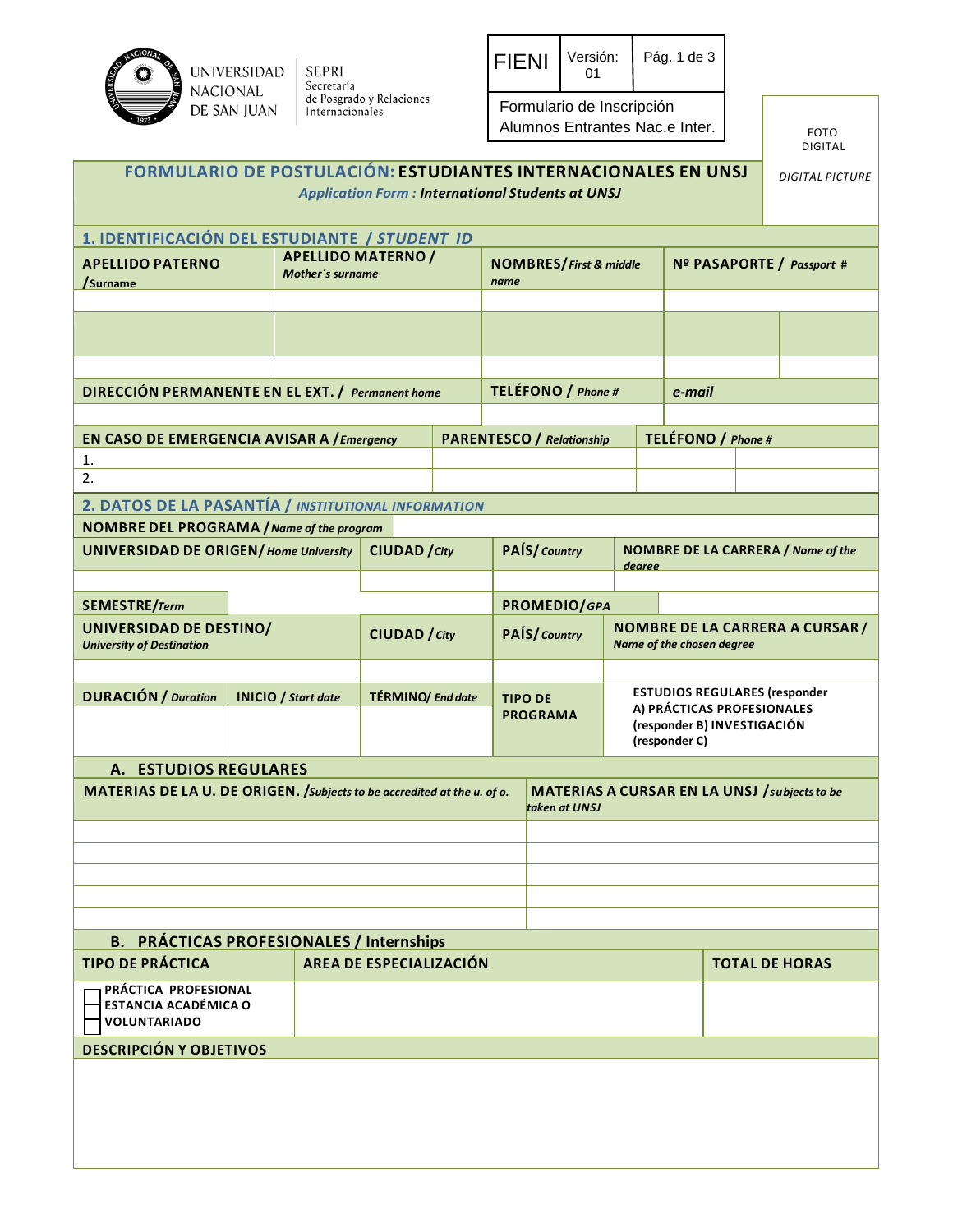

SEPRI<br>Secretaría<br>de Posgrado y Relaciones<br>Internacionales

| <b>FIENI</b> | Versión:<br>ሰ1 | Pág. 2 de 3 |
|--------------|----------------|-------------|
|--------------|----------------|-------------|

Formulario de Inscripción Alumnos Entrantes Nac.e Inter.

| C. INVESTIGACIÓN / Research                                                                                                                                                                                                                                |                                                                                                                                                                                                                                                                               |                                                                                                                                                |                |  |                                              |                                |                                  |  |                          |                   |  |                                          |  |
|------------------------------------------------------------------------------------------------------------------------------------------------------------------------------------------------------------------------------------------------------------|-------------------------------------------------------------------------------------------------------------------------------------------------------------------------------------------------------------------------------------------------------------------------------|------------------------------------------------------------------------------------------------------------------------------------------------|----------------|--|----------------------------------------------|--------------------------------|----------------------------------|--|--------------------------|-------------------|--|------------------------------------------|--|
|                                                                                                                                                                                                                                                            | NOMBRE DEL ACADÉMICO QUE SUPERVISARÁ EN UNIV. ORIGEN                                                                                                                                                                                                                          |                                                                                                                                                |                |  | NOMBRE DEL ACADÉMICO QUE SUPERVISARÁ EN UNSJ |                                |                                  |  |                          |                   |  |                                          |  |
|                                                                                                                                                                                                                                                            |                                                                                                                                                                                                                                                                               |                                                                                                                                                |                |  |                                              |                                |                                  |  |                          |                   |  |                                          |  |
| <b>TIPO DE ACTIVIDAD</b>                                                                                                                                                                                                                                   |                                                                                                                                                                                                                                                                               | <b>DESCRIPCIÓN Y OBJETIVOS</b>                                                                                                                 |                |  |                                              |                                |                                  |  |                          |                   |  |                                          |  |
| DOCTORADO<br><b>MAGISTER</b><br><b>PREGRADO O</b><br>TRA                                                                                                                                                                                                   |                                                                                                                                                                                                                                                                               |                                                                                                                                                |                |  |                                              |                                |                                  |  |                          |                   |  |                                          |  |
| 3. IDIOMAS / Languages                                                                                                                                                                                                                                     |                                                                                                                                                                                                                                                                               |                                                                                                                                                |                |  |                                              |                                |                                  |  |                          |                   |  |                                          |  |
| <b>INGLES</b> / English                                                                                                                                                                                                                                    |                                                                                                                                                                                                                                                                               | <b>ESPAÑOL</b> / Spanish                                                                                                                       |                |  |                                              | OTRO / Other:                  |                                  |  | OTRO / Other:            |                   |  |                                          |  |
| BASICO / Beginner                                                                                                                                                                                                                                          |                                                                                                                                                                                                                                                                               | BASICO / Beginner                                                                                                                              |                |  |                                              | BASICO / Beginner              |                                  |  |                          | BASICO / Beginner |  |                                          |  |
| INTERMEDIO / Inter.                                                                                                                                                                                                                                        |                                                                                                                                                                                                                                                                               | INTERMEDIO / Inter.                                                                                                                            |                |  |                                              |                                | INTERMEDIO / Inter.              |  | INTERMEDIO / Inter.      |                   |  |                                          |  |
| AVANZADO /Advanced                                                                                                                                                                                                                                         |                                                                                                                                                                                                                                                                               | AVANZADO /Advanced                                                                                                                             |                |  |                                              |                                | AVANZADO /Advanced               |  | AVANZADO / Advanced      |                   |  |                                          |  |
| <b>EXÁMEN INTERNACIONAL /</b>                                                                                                                                                                                                                              |                                                                                                                                                                                                                                                                               | <b>IDIOMA/</b>                                                                                                                                 | 1              |  |                                              | <b>NOMBRE</b>                  | 1                                |  | NIVEL/                   | 1                 |  |                                          |  |
| <b>International Exam</b>                                                                                                                                                                                                                                  |                                                                                                                                                                                                                                                                               | <b>Language</b>                                                                                                                                | $\overline{2}$ |  |                                              | / Name                         | $\overline{2}$                   |  | Level                    | $\overline{2}$    |  |                                          |  |
| 4. FINANCIAMIENTO / Financial Support                                                                                                                                                                                                                      |                                                                                                                                                                                                                                                                               |                                                                                                                                                |                |  |                                              |                                |                                  |  |                          |                   |  |                                          |  |
| <b>FUENTES DE FINANCIAMIENTO / Financial sources</b>                                                                                                                                                                                                       |                                                                                                                                                                                                                                                                               |                                                                                                                                                |                |  |                                              | <b>GASTOS/Expenses</b>         |                                  |  |                          | / Counts with     |  | <b>CUENTA CON REQUIERE</b><br>/ Requires |  |
| PERSONAL O FAMILIAR / Personal of family savings                                                                                                                                                                                                           | ALOJAMIENTO/ALIMENTACIÓN /<br>Accommodation/Feeding                                                                                                                                                                                                                           |                                                                                                                                                |                |  |                                              |                                |                                  |  |                          |                   |  |                                          |  |
| PRÉSTAMO O CRÉDITO / Loans or credits:                                                                                                                                                                                                                     |                                                                                                                                                                                                                                                                               |                                                                                                                                                |                |  |                                              | PASAJES /Tickets               |                                  |  |                          |                   |  |                                          |  |
| <b>BECA</b> / Scholarship                                                                                                                                                                                                                                  |                                                                                                                                                                                                                                                                               |                                                                                                                                                |                |  |                                              |                                | SEGURO MEDICO / Health insurance |  |                          |                   |  |                                          |  |
| OTRO / Other:                                                                                                                                                                                                                                              |                                                                                                                                                                                                                                                                               |                                                                                                                                                |                |  |                                              | PASAPORTE/VISA / Passport/Visa |                                  |  |                          |                   |  |                                          |  |
| <b>5. CONDICIONES / Conditions</b>                                                                                                                                                                                                                         |                                                                                                                                                                                                                                                                               |                                                                                                                                                |                |  |                                              |                                |                                  |  |                          |                   |  |                                          |  |
| ESTOY DE ACUERDO CON LAS SIGUIENTES CONDICIONES DEINTERCAMBIO Y ASUMO LA RESPONSABILIDAD DE SU<br><b>CUMPLIMIENTO /</b>                                                                                                                                    |                                                                                                                                                                                                                                                                               |                                                                                                                                                |                |  |                                              |                                |                                  |  |                          |                   |  |                                          |  |
|                                                                                                                                                                                                                                                            |                                                                                                                                                                                                                                                                               | 1. Si por algún motivo dejo el programa, lo notificaré a la brevedad posible mediante una carta de renuncia a SEPRI. / If I decide to quit the |                |  |                                              |                                |                                  |  |                          |                   |  |                                          |  |
| program, I will notify my decision to the SPyRRII office.                                                                                                                                                                                                  |                                                                                                                                                                                                                                                                               |                                                                                                                                                |                |  |                                              |                                |                                  |  |                          |                   |  |                                          |  |
|                                                                                                                                                                                                                                                            | 2. Cuidaré las instalaciones de la Universidad así como también del lugar de hospedaje comprometiéndome a<br>cumplir las reglas de las mismas. / I will take care of the University and the accomodation facilities, commiting to follow the stipulated rules.                |                                                                                                                                                |                |  |                                              |                                |                                  |  |                          |                   |  |                                          |  |
| 3. Comprobaré mediante copia de original la adquisición de un seguro médico internacional con amplia cobertura por la duración de la<br>pasantía. / I will demonstrate, through a copy of the original, the purchase of an international health insurance. |                                                                                                                                                                                                                                                                               |                                                                                                                                                |                |  |                                              |                                |                                  |  |                          |                   |  |                                          |  |
| 4. Asumiré los costos de gastos personales. / I will assume the costs of my personal expenses.                                                                                                                                                             |                                                                                                                                                                                                                                                                               |                                                                                                                                                |                |  |                                              |                                |                                  |  |                          |                   |  |                                          |  |
|                                                                                                                                                                                                                                                            | 5. Cursaré las asignaturas determinadas por el programa. En caso de no estar disponibles, informaré sobre un nuevo plan. /                                                                                                                                                    |                                                                                                                                                |                |  |                                              |                                |                                  |  |                          |                   |  |                                          |  |
|                                                                                                                                                                                                                                                            | I will take the subjects determined by the program. If not available, I will inform about the new plan.<br>6. Asumiré las consecuencias de reprobar asignaturas durante el intercambio, en caso de lo cual no recibiré certificación por ellas. /                             |                                                                                                                                                |                |  |                                              |                                |                                  |  |                          |                   |  |                                          |  |
|                                                                                                                                                                                                                                                            | I will assume the consequences of not passing the subjects during the exchange, and will receive no cerfication for them.<br>7. Participaré de las sesiones de orientación y cumpliré con los trámites de finalización de la pasantía. / I will participate in the counseling |                                                                                                                                                |                |  |                                              |                                |                                  |  |                          |                   |  |                                          |  |
| <b>6. COMPROMISOS / Commitment</b>                                                                                                                                                                                                                         | sessions and will fulfill the internship completion paperwork.                                                                                                                                                                                                                |                                                                                                                                                |                |  |                                              |                                |                                  |  |                          |                   |  |                                          |  |
|                                                                                                                                                                                                                                                            |                                                                                                                                                                                                                                                                               |                                                                                                                                                |                |  | <b>NOMBRE/Name</b>                           |                                |                                  |  | <b>FIRMA</b> / Signature |                   |  |                                          |  |
| <b>POSTULANTE / Applicant</b>                                                                                                                                                                                                                              |                                                                                                                                                                                                                                                                               |                                                                                                                                                |                |  |                                              |                                |                                  |  |                          |                   |  | <b>FECHA</b> / Date                      |  |
| <b>PADRE O TUTOR /Parent or tutor</b>                                                                                                                                                                                                                      |                                                                                                                                                                                                                                                                               |                                                                                                                                                |                |  |                                              |                                |                                  |  |                          |                   |  |                                          |  |
| RESPONSABLE DE CARRERA O PROGRAMA<br>/ Responsible of degree or program                                                                                                                                                                                    |                                                                                                                                                                                                                                                                               |                                                                                                                                                |                |  |                                              |                                |                                  |  |                          |                   |  |                                          |  |
| DIRECTOR DEPTO. O CENTRO INV./<br>Department or Research center director                                                                                                                                                                                   |                                                                                                                                                                                                                                                                               |                                                                                                                                                |                |  |                                              |                                |                                  |  |                          |                   |  |                                          |  |